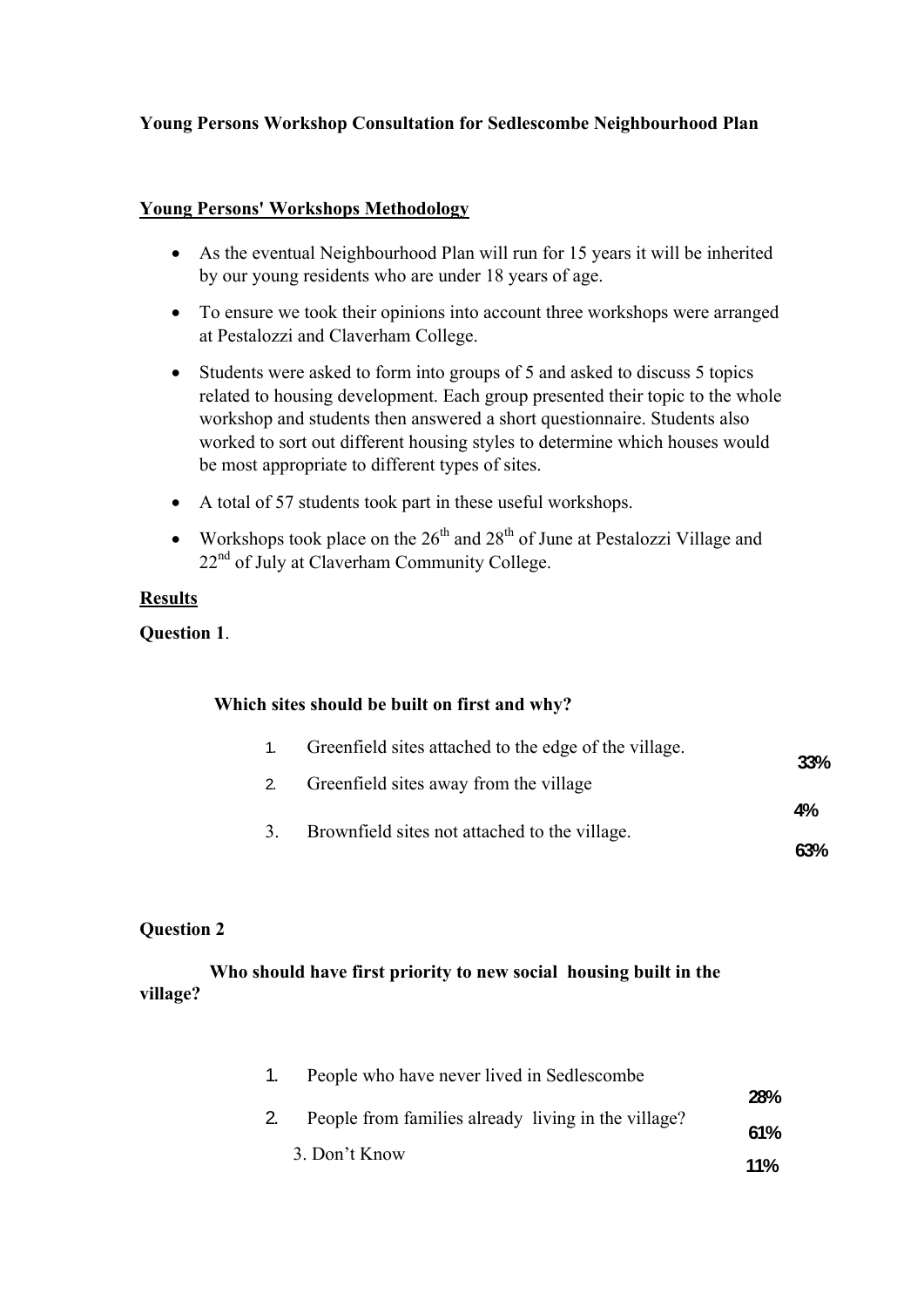# **Question 3**

### **What do you think should be the largest number of houses that any development in Sedlescombe should include on one site?**

| 6 houses  | 35%    | 35 houses  | $4\%$ |
|-----------|--------|------------|-------|
| 10 houses | $21\%$ | 50 houses  | $0\%$ |
| 15 houses | 25%    | Don't know | 5%    |
| 20 houses | $11\%$ |            |       |

# **Question 4**

# **Should new housing be modern or traditional?**

|                     | <b>Tick one box only</b> |            |
|---------------------|--------------------------|------------|
| 1. Only Modern      |                          |            |
| 2. Only Traditional |                          | 9%         |
| 3. Mixture of Both  |                          | <b>33%</b> |
|                     |                          | 58%        |

# **Question 5**

# **How much housing should be provided for private housing and how much for social housing?**

| Don't Know                                                                                         | 2%         |
|----------------------------------------------------------------------------------------------------|------------|
| 30% social housing (government supported rent)?<br>40% social housing (government supported rent)? | 60%<br>16% |
| 20% social housing (government supported rent)?                                                    | 23%        |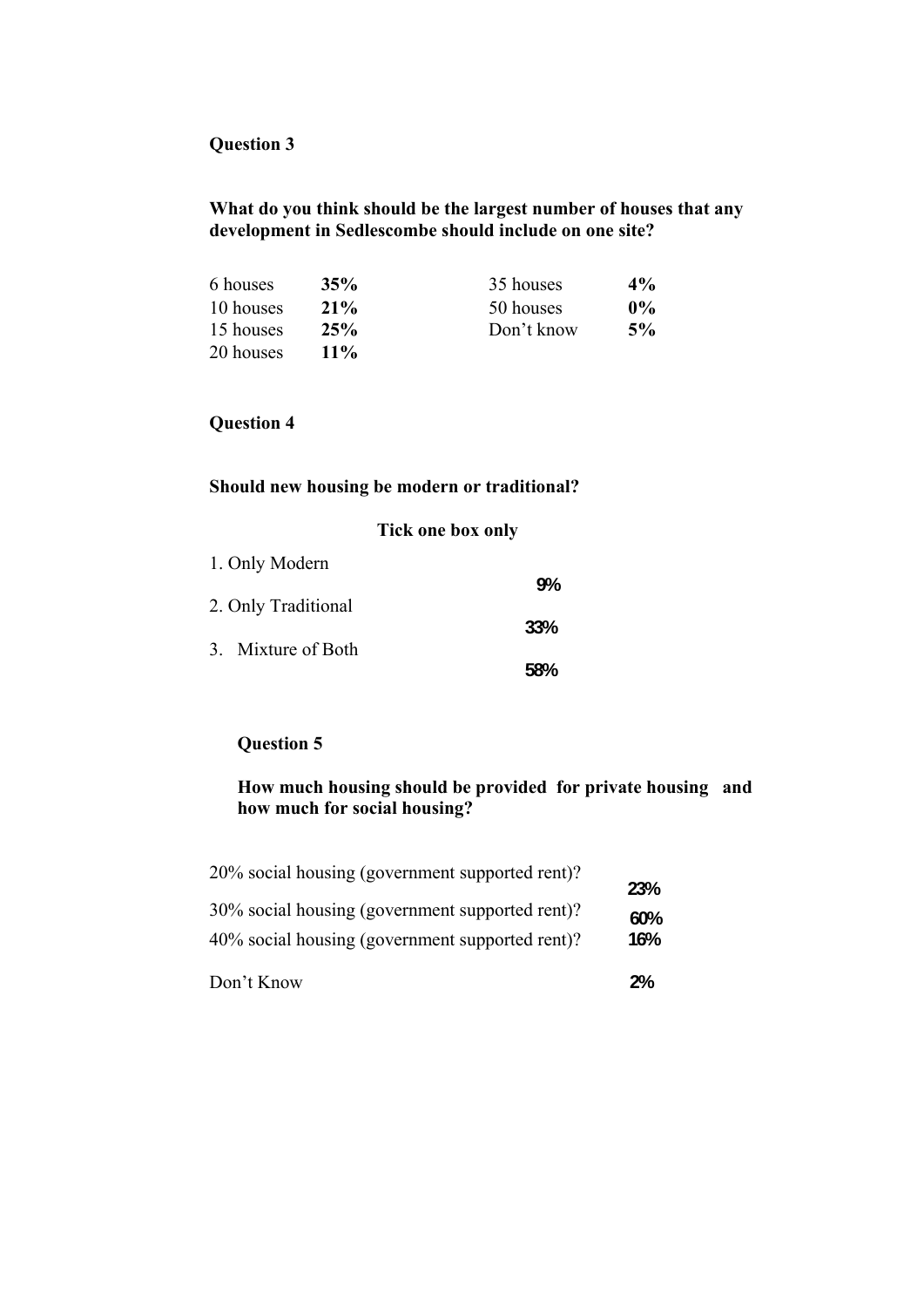The second part of the consultation asked all young participants to identify which sort of house from the attached pictures should be built in the following situations

- 1. Sedlescombe house of the future
- 2. House for a brownfield site on Sedlescombe.
- 3. House for a greenfield site in Sedlescombe.
- 4. House to suit Sedlescombe now.
- 5. House to suit Sedlescombe on 15 years.

Nine different housing styles were presented without any description (see photos used next page).

- 1. Typical contemporary housing development
- 2. Modern contemporary housing development
- 3. Modern estate type house as can be seen in Sedlescombe.
- 4. Grass covered 'eco' house.
- 5. Moderately 'eco' green house.
- 6. Modern 'green' house
- 7. Modern 'stylish' house
- 8. Reproduction traditional house
- 9. Traditional Sussex house.

#### **Significant results were as follows.**

- 1. Sedlescombe house of the future **32% moderate green, 34% modern stylish.**
- 2. House for a brownfield site on Sedlescombe. **28% Traditional Sussex.**
- 3. House for a greenfield site in Sedlescombe. **43% 'Grass covered 'eco' green'.**
- 4. House to suit Sedlescombe now. **31% Traditional Sussex.**
- 5. House to suit Sedlescombe on 15 years**. 22% 'Grass covered 'eco' green' 20% modern stylish.**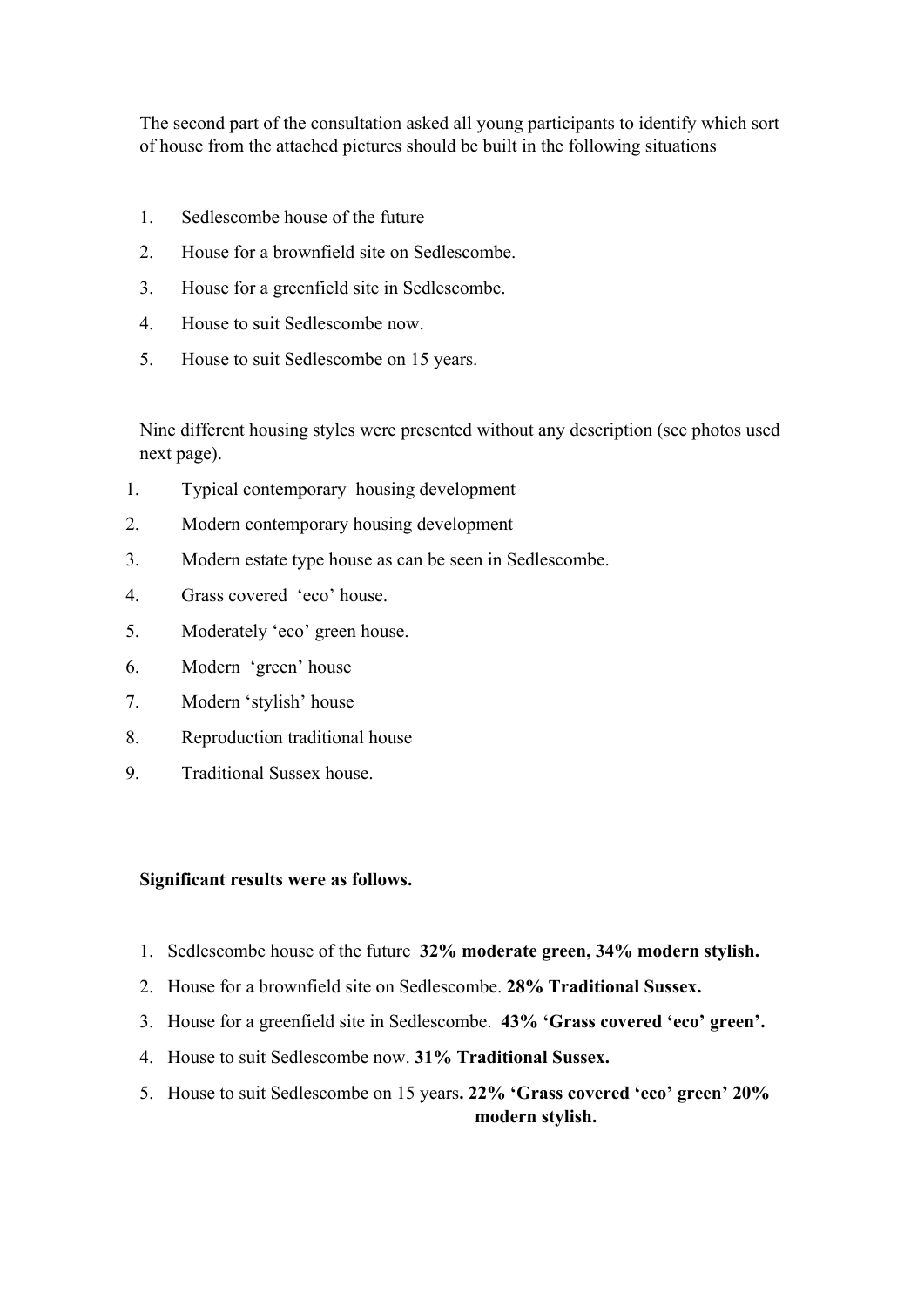

- 1. Typical contemporary housing development
- 2. Modern contemporary housing development
- 3. Modern estate type house as can be seen in Sedlescombe.
- 4. Grass covered 'eco' house.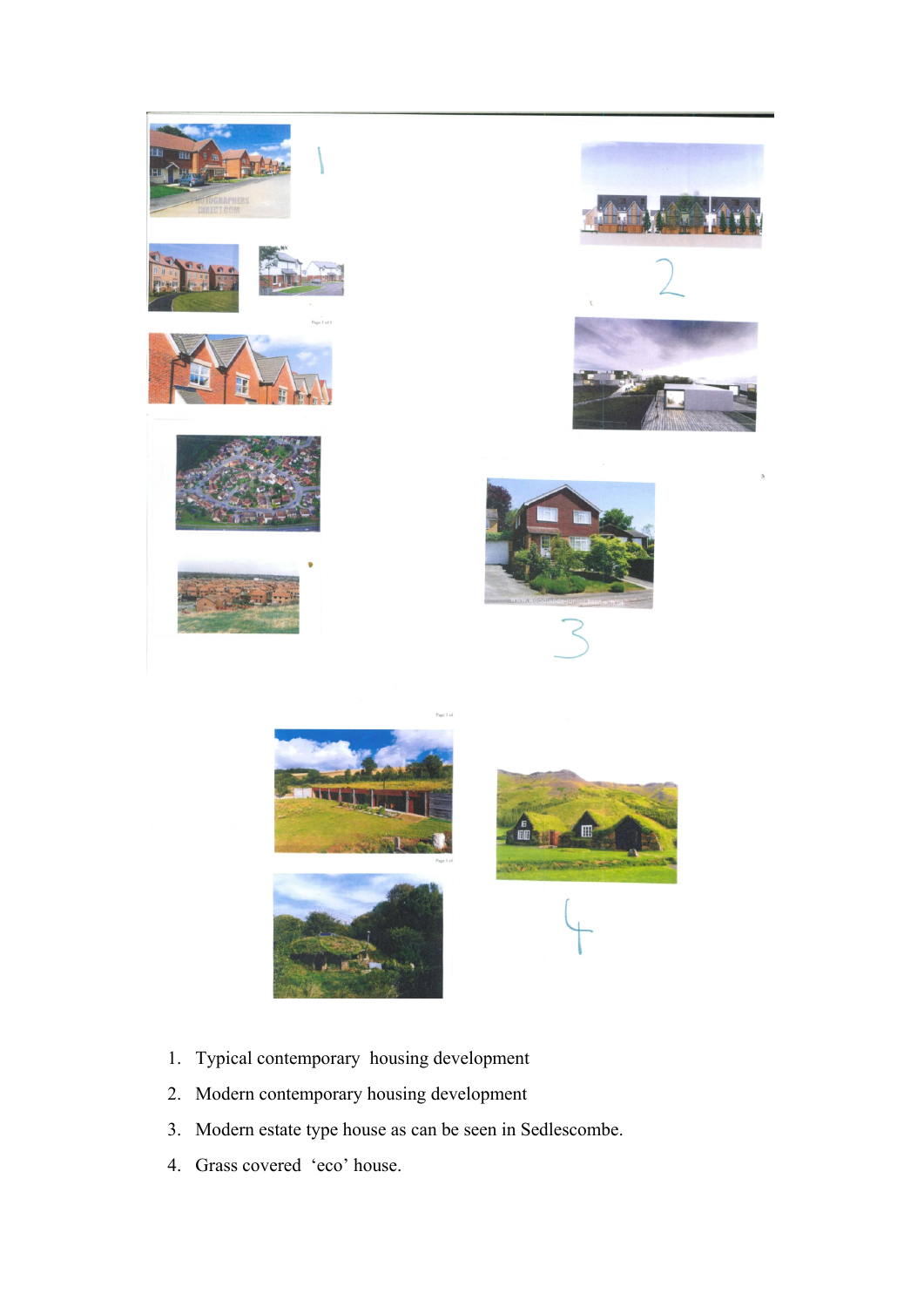













 $\overline{C}$ 

- 5. Moderately 'eco' green house.
- 6. Modern 'green' house
- 7. Modern 'stylish' house
- 8. Reproduction traditional house
- 9. Traditional Sussex house